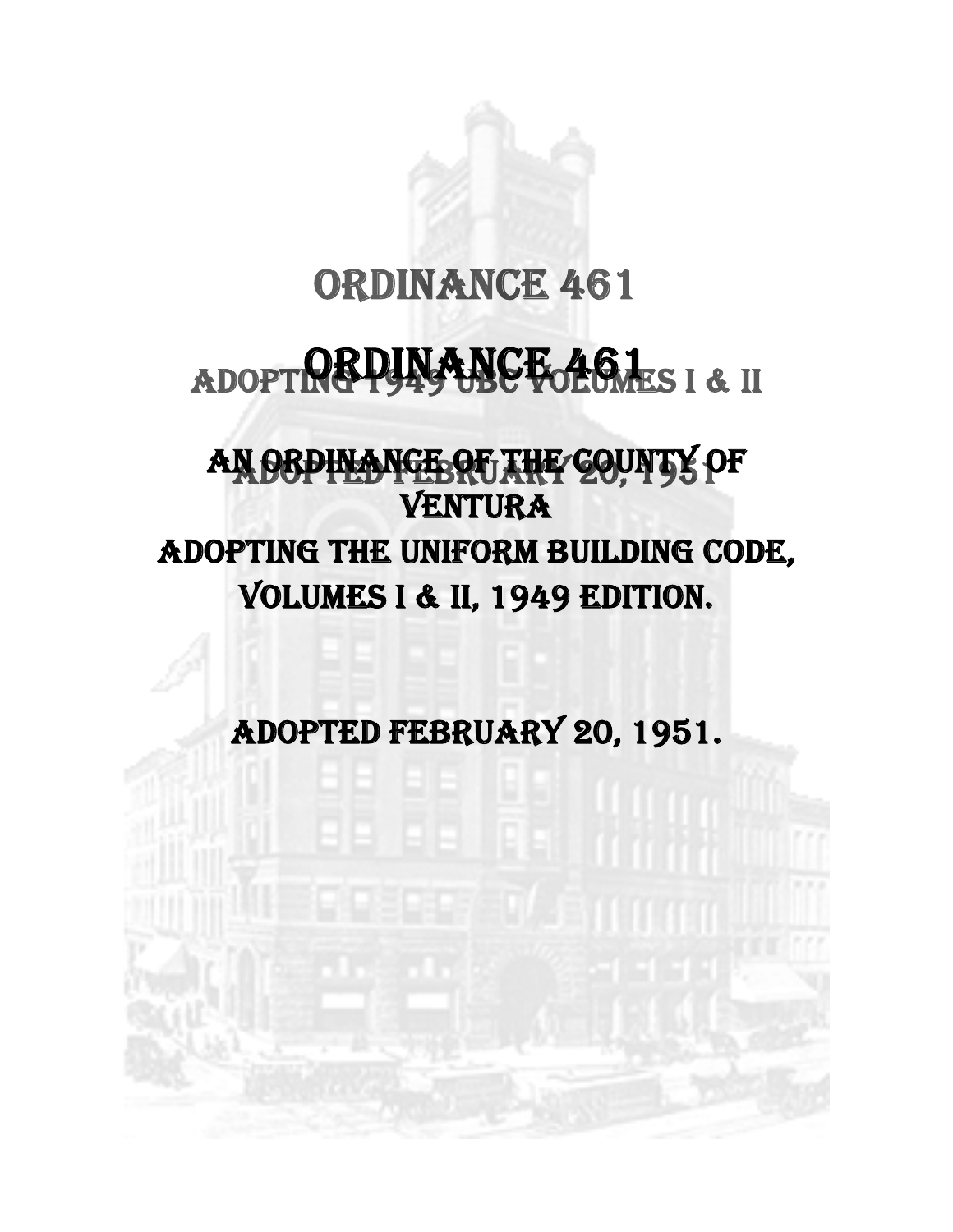#### BOARD OF SUPERVISORS, COUNTY OF VENTURA, STATE OF CALIFORNIA

, .......... c~·./

Tuesday, February 27th, 1951, at 9:00 o'clock A. M.

PRESENT, SUPERVISORS, L. A. PRICE, CHAIRMAN, PRESIDING; EDWARD S. PIERCE, ROBERT W. LEFEVER, R. E. BARRETT AND RICHARD BARD. L. E. HALLOWELL, CLERK; JAMES W. POOL, DEPUTY

\* \* \* \* \* \* \* \* \* \*

ORD. NO. 461

APPROVING AFFIDAVIT OF PUBLICATION FOR ORDINANCE NO. 461, ESTABLISHING UNIFORM BUILDING CODE FOR THE COUNTY OF VENTURA.

The Clerk presents the Affidavit of Publication of Ordinance No. 461, showing that said Ordinance was published & in the Oxnard Press-Courier for the time and in the manner required by law, and upon motion of Supervisor Lefever, seconded by Supervisor Barrett, and duly carried, the Board finds and determines that said Ordinance No. 461 has been properly published in the manner and form required by law, and the publication thereof is hereby approved.

STATE OF CALIFORNIA County of Ventura

I, 1. E. HALLOWELL, County Clerk and ex-officio Clerk of the Board of Supervisors of the County of Ventura, State of California, do hereby certify the above and foregoing to be a true and correct copy of an excerpt from the minutes of said Board of Supervisors for the meeting of the date first above indicated. IN WITNESS WHEREOF, I have hereunto set my hand and caused the Seal of

said Board to be affixed this  $28th$  day of February , 19 51.

By, .<br>BOARD OF SUPERVISORS FORM NO. 1  $\sim$  $\smallsmile$ lerk<br>*(MA* Deputy

\* \* \* \* \* \* \* \* \* \* RECEIVED COPIES:

File

.-;;~~;:-":.< ,.-:: -<;~:;;~~:~~~.: .-; .;~;: ; -,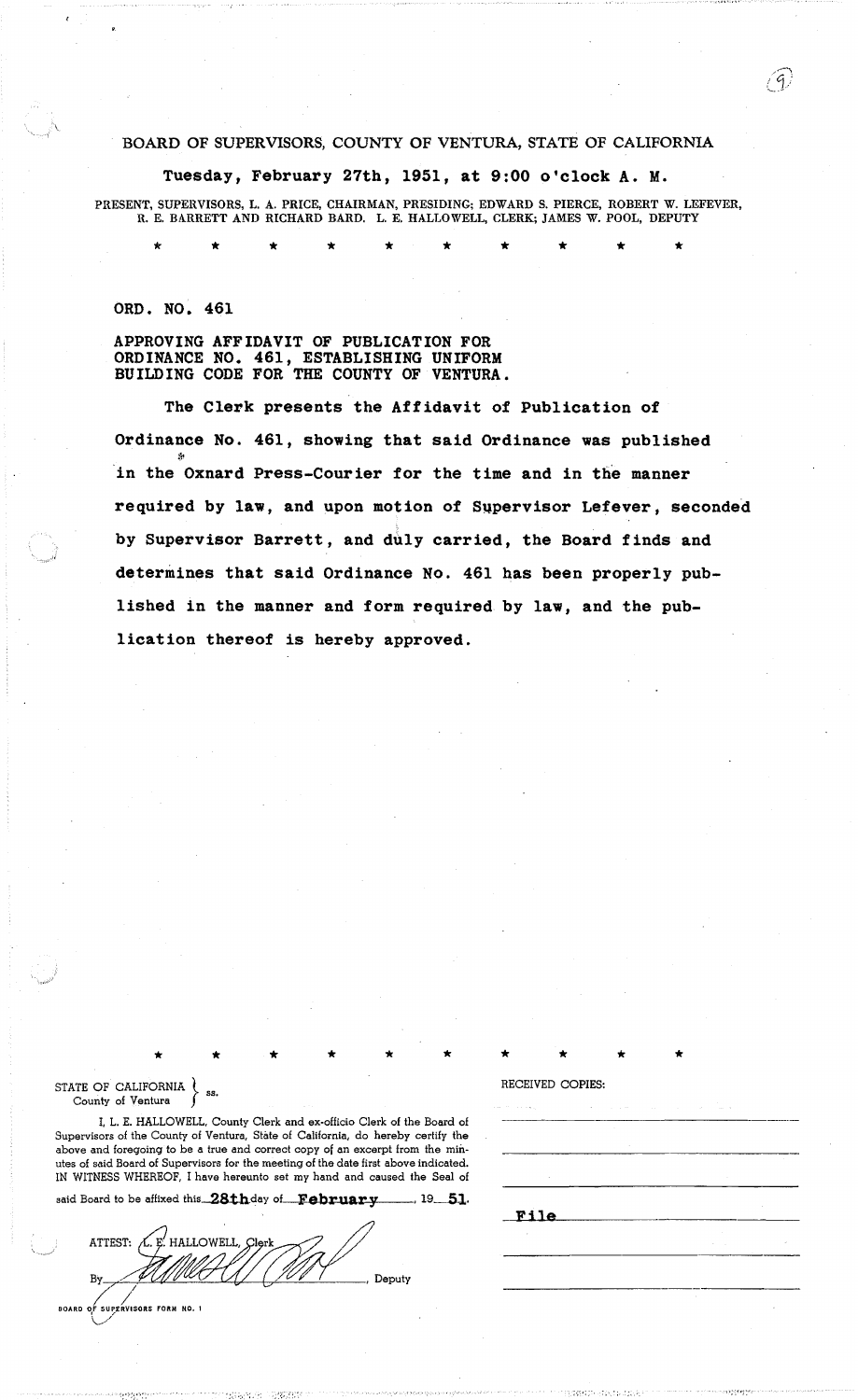## ORDINANCE NO.  $#61$

"'\

### (Building Code)

AN ORDINANCE REGULATING THE ERECTION, CONSTRUCTION, ENLARGEMENT, ALTERATION, REPAIR1 MOVING, REMOVAL, CONVERSION, DEMOLITION, OCCUPANCY, EQUIPMENT, USE, HEIGHT, AREA AND MAINTENANCE OF BUILDING AND/OR STRUCTURES IN THE COUNTY OF VENTURA; PROVIDING FOR THE ISSUANCE OF PERMITS AND COLLECTION OF FEES - THEREFOR; DESCRIBING AND FIXING ZONES AND EXCEP-TIONS THERETO; PROVIDING PENALTIES FOR THE VIOLATION THEREOF, AND REPEALING ALL ORDINANCES OR PARTS OF ORDINANCES IN CONFLICT THEREWITH.

----000----

The Board of Supervisors of the County of Ventura, State of California, do ordain as follows:

SECTION 1. The "Uniform Building Code", Volumes I and II, 1949 Edition, published January 1, 1949 by the Pacific Coast Building Officials Conference, three copies of which have heretofore been placed on file in the office of the Clerk of the County of Ventura, is hereby adopted as the BUilding Code for the unincorporated area of the County of Ventura, and is incorporated herein by reference thereto as though set forth in full.

SECTION 2. Whenever any of the following names or terms are used in said Uniform Building Code, each such name or term shall be deemed and construed as follows, to-wit:

"City of  $\cdots$ ," shall mean the County of Ventura or the unincorporated territory of the County of Ventura as the text may reqUire.

"City Council" shall mean the Board of Supervisors of the County of Ventura.

SECTION 3. Section 103 of said Uniform Building Code 1s amended to read as follows:

Section 103 (a). New buildings and structures hereafter erected in the city, and bUildings and struotures moved into or within the city shall conform to the requirements of this Code.

Additions, alterations, repairs and changes of use or occupancy in all buildings and structures shall comply with

 $\cdot$  ),  $\cdot$  ,  $\cdot$  ,  $\cdot$  ,  $\cdot$  ,  $\cdot$  ,  $\cdot$  ,  $\cdot$  ,  $\cdot$  ,  $\cdot$  ,  $\cdot$  ,  $\cdot$  ,  $\cdot$  ,  $\cdot$  ,  $\cdot$  ,  $\cdot$  ,  $\cdot$  ,  $\cdot$  ,  $\cdot$  ,  $\cdot$  ,  $\cdot$  ,  $\cdot$  ,  $\cdot$  ,  $\cdot$  ,  $\cdot$  ,  $\cdot$  ,  $\cdot$  ,  $\cdot$  ,  $\cdot$  ,  $\cdot$  ,  $\cdot$  ,  $\cdot$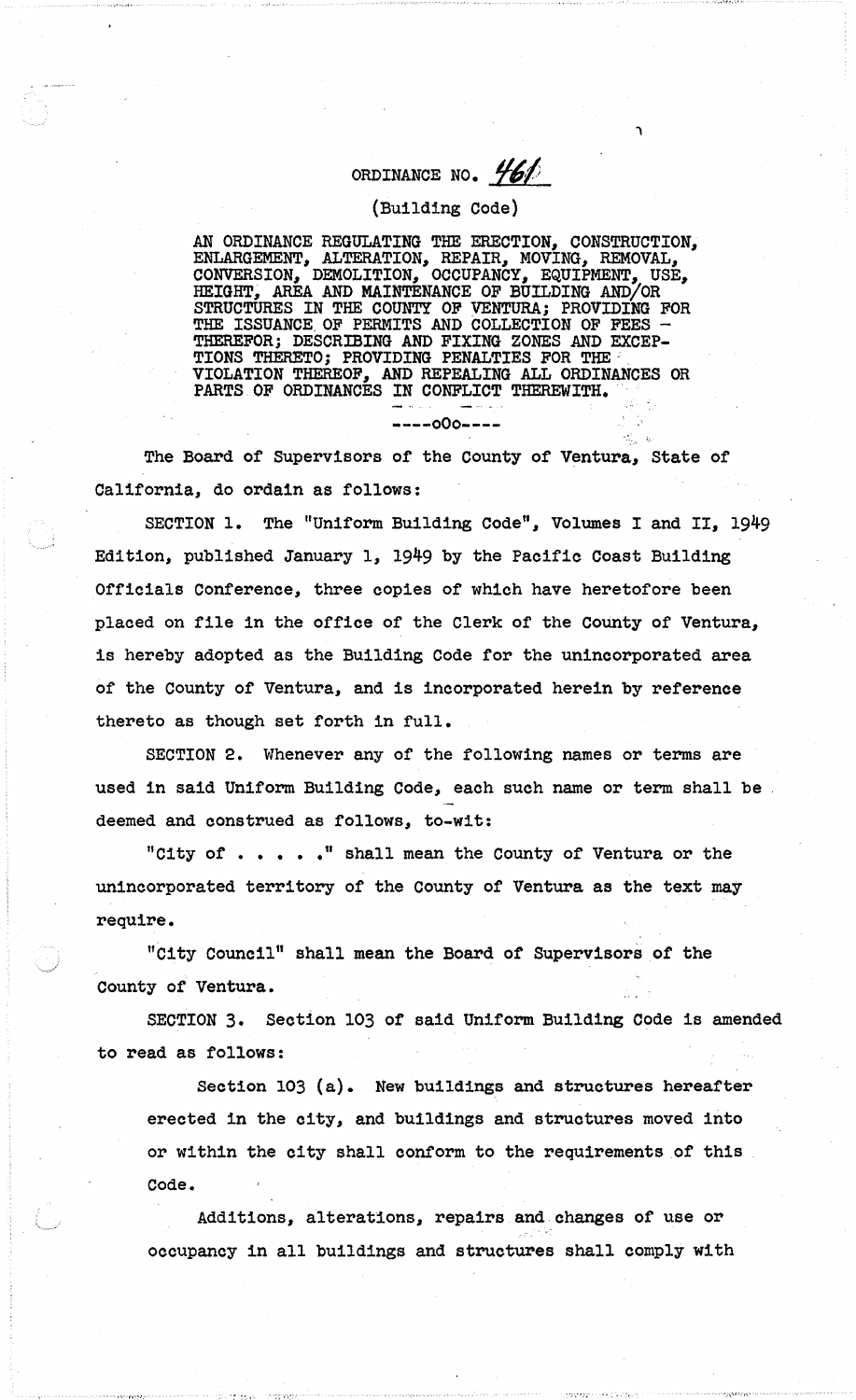the provisions for new buildings and structures exoept as otherwise provided in Sections 104, 306 and 502 of this Code.

Where, in any specific case, different sections of this Code specify different materials, methods of construction or other requirements, the most restrictive shall govern.

A permit shall be issued without fee and no  $(b)$ inspection shall be required and the provisions of this Building Ordinance shall not apply to any building or structure on property held under one legal management having an area of two and one-half acres or more when such property is used primarily for agricultural purposes, and when such buildings or structures are to be used exclusively as dwellings by persons performing agricultural employment upon said property or other agricultural lands of the same owner, exclusive of the dwelling of the owner or managing operator of said property, nor does this ordinance apply to buildings and structures accessory to such dwellings or to the agricultural development or use of such property.

A permit shall be issued without fee and no inspection shall be required, and the provisions of this Building Ordinance shall not apply to any house court or residence court constructed for, and used exclusively as a labor camp, provided however, that the Ventura County Planning Commission shall have first approved the location and use of such camp before the Permit shall be issued.

"An owner or occupant of property mentioned in this section may obtain the services of the Building Inspector under the provisions of this ordinance upon the payment of the fees as required therein."

In order to properly maintain and safeguard (c) | healthful living conditions, it is hereby declared unlawful to use any discarded, used, second-hand, salvaged, abandoned or replaced street cars, box cars, refrigerator cars, motor

-2-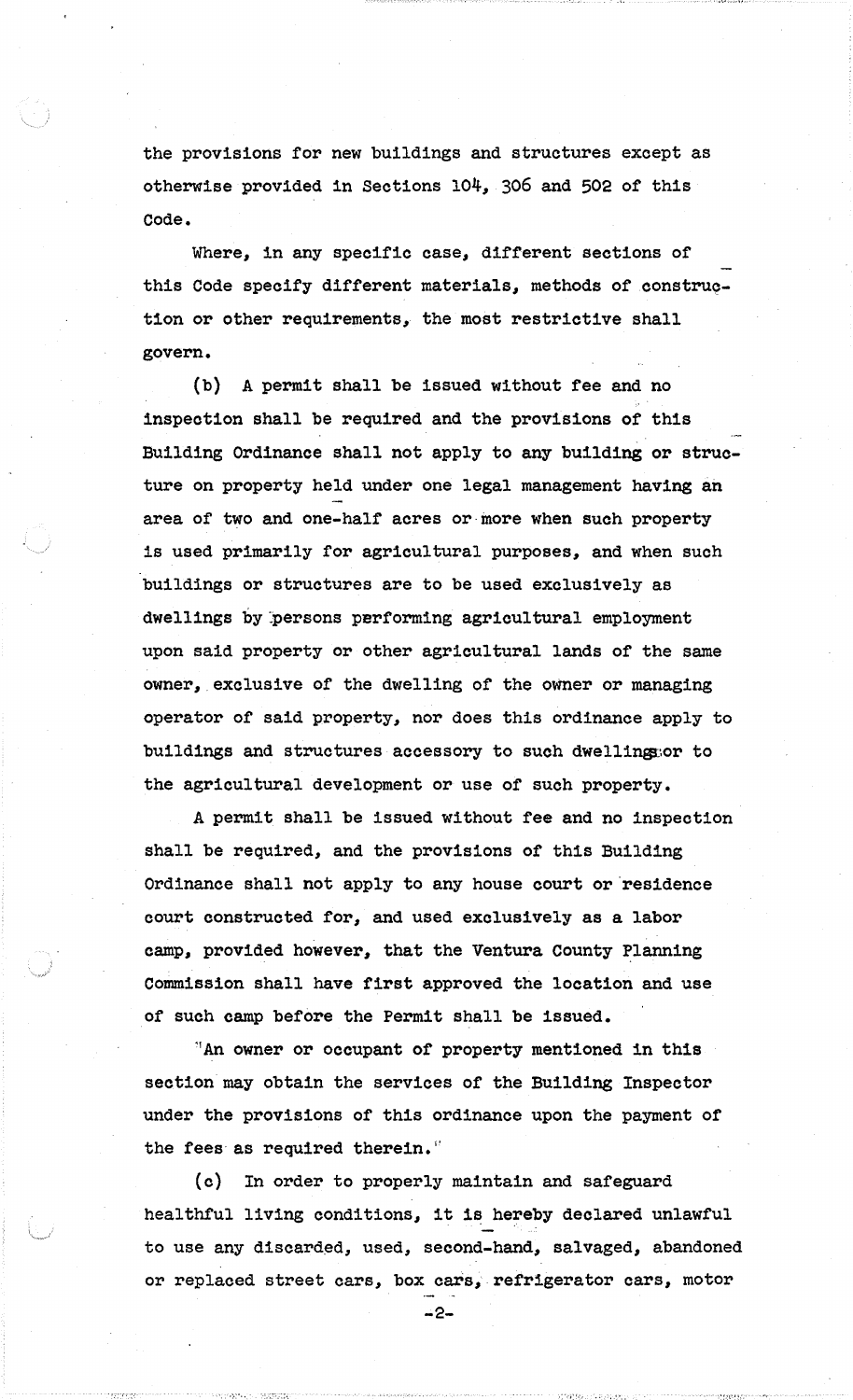bus bodies or similar means of conveyance, or structures of similar nature or construction, for plaoes of habitation, residence, or business in this County; provided, however, that nothing herein shall prohibit the use or said structures for other than places of abode, habitation or business at points further than 150 feet from any public highway, street or thoroughfare.

(d) Said Uniform Building Code shall cover all building or structures coming within the scope and requirements of the "Riley Act", Part 3, Division 13 of the Health and Safety Code of the State of California and all buildings or structures being or to be used for human occupancy or places of abode, excepting detached dwelling accessory or agricultural accessory building where located 50 feet or more from center line of any street or highway. Accessory 1s defined as follows:

Secondary use incidental to the use of the main building or structure, and which term shall include but not be limited to the following structures: Any building having a floor area not greater than one thousand (1000) square teet located on a parcel of land upon which there is a dwelling, which contributes in some manner to the use of the dwelling but which 1s not indispensable to its use and 1n which there 1s no human habitation. The term shall include sheds, tool houses, private workshops or laboratories, or shelters for goods, produce, poultry or livestock, and similar buildings, intended only for the owner's use and not offered for sale, rent, or hire. The term shall not include private garages.

SECTION  $4$ . For the purposes of this ordinance the Board of Supervisors of the County of Ventura does hereby create and establish a MOUNTAIN ZONE within the County of Ventura, as hereinafter

-3-

; ~; J - '~'. .~.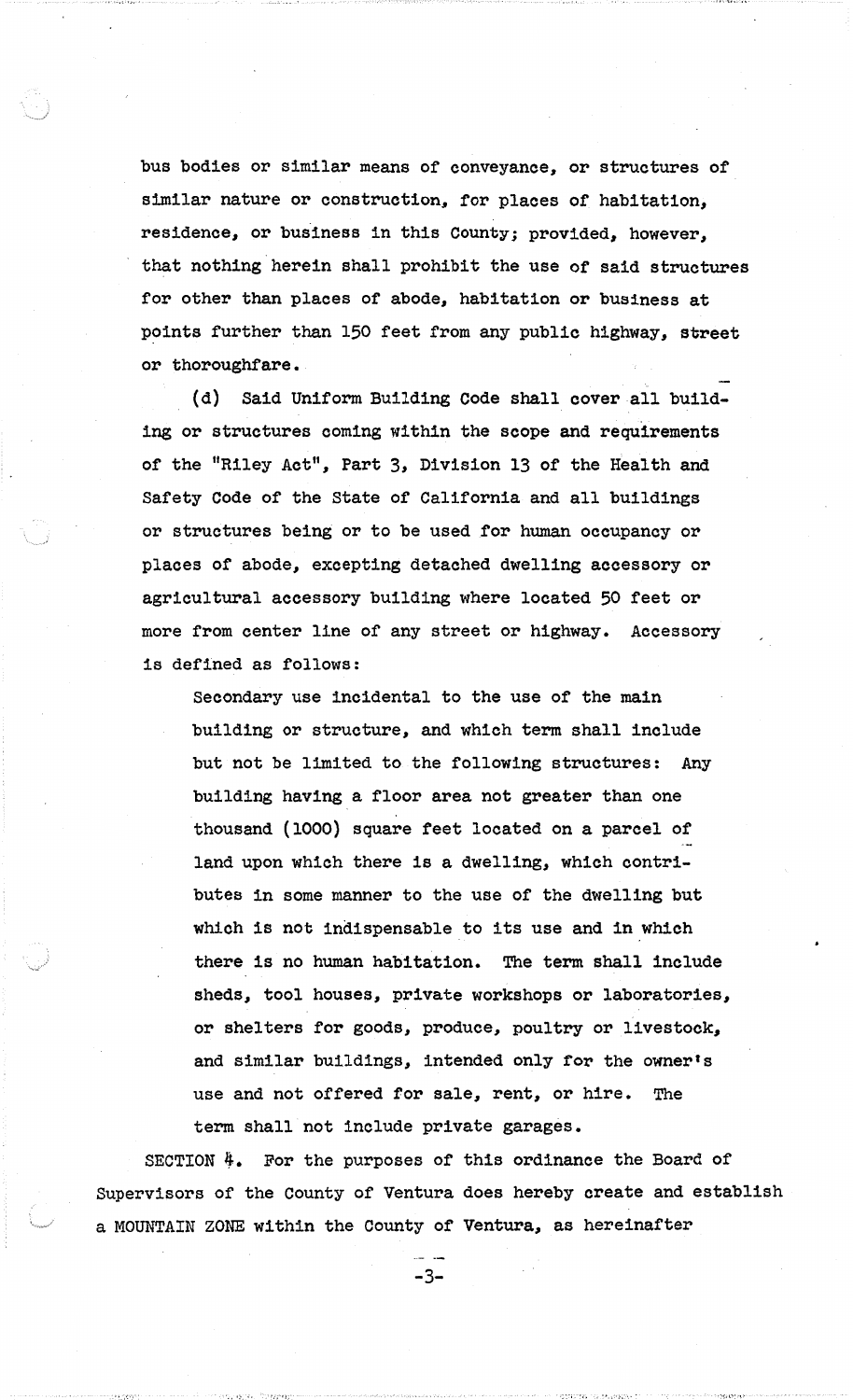described, said zone being created on the basis of sparsity of population, size of land ownerships and land development. All private dwellings within said zone shall be exempt from all inspection and service fees as provided in Section 303 of said Uniform Building Code, as modified by Section 7 of this ordinance.

The Mountain Zone is described as follows:

All of that portion of Ventura County lying north of the following described line:

Beginning at the point of intersection or the line common to Ventura County and Santa Barbara County with the south . lines of Section 31, Township 5 North, Range 24 West, San Bernardino Meridian, and running thence:

- (1) East along the section lines to the southeast corner of Section 34, Township 5 North, Range 24 west, San Bernardino Meridian; thence
- (2). North along the section lines to the Northwest corner of Section 23, same township and range; thence
- (3) East along the section lines to the range line common to Ranges 23 West and 24 West; thence
- (4) North along said range line to the northwest corner of Section 18, Township 5 North, Range 23 West, San Bernardino Meridian; thence
- (5) East along the section lines to the range line common to Ranges 22 West and 23 west; thence
- $\cdot$  . (6) South along said range line to the southwest corner of Section 19, Township 5 North, Range 22 West, San Bernardino Meridian; thence
- (7) East along the section lines to the northeast corner of Section 27, same township and range; thence
- (8) South along the section lines to the township line common to Township 4 North and 5 North, San Bernardino Meridian; thence
- (9) East along said township line to the northwesterly line of the Rancho Temescal; thence

-4-

..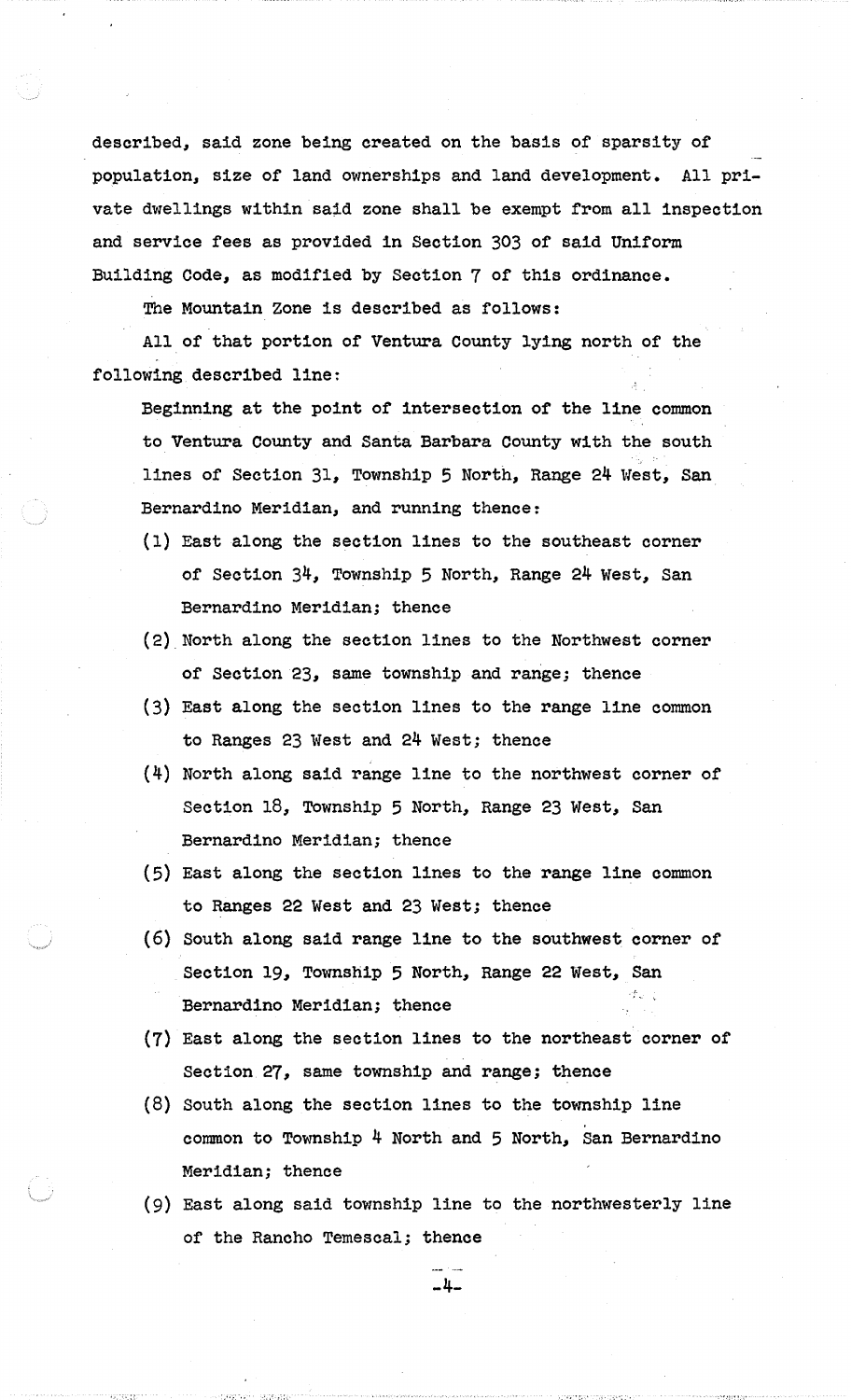(10) Northeasterly along the northwesterly line of the Rancho Temescal to the line common to Ventura County and Los Angeles County.

SECTION 5. Section 301 of said Uniform Building Code is amended 'to read as follows:

Section 301 (a) Permits Required. No person, firm or corporation shall erect, construct, enlarge, alter, repair, move, improve, remove, convert or demolish any building or structure in the city, or cause the same to be done, without first obtaining a separate building permit for each such building or structure from the Building Official.

(b) Application. To obtain a permit the applicant shall first file an application therefor in writing on a form furnished for that purpose. Every such application shall:

- 1. Describe the land on which the proposed work is to be done, by lot, block, tract, and house and street address, or similar description that will readily identify and definitely locate the proposed building or work;
- 2. Show the use or ocoupancy of all parts of the building; 3. Be aocompanied by plans and specifications as required in subsection (c) of this section;
- 4. state the valuation of the proposed work;
- 5. Give such other information as reasonably maybe required by the Building Official.

(c) Plans and Specifications. Each application for a permit shall be accompanied by two sets of plans and specifications.

EXCEPTIONS: Plans and speoifications need not be submitted for the following, although sufficient information or rough sketches may be required for a reasonable checking:

-5~

 $\sim$   $\sim$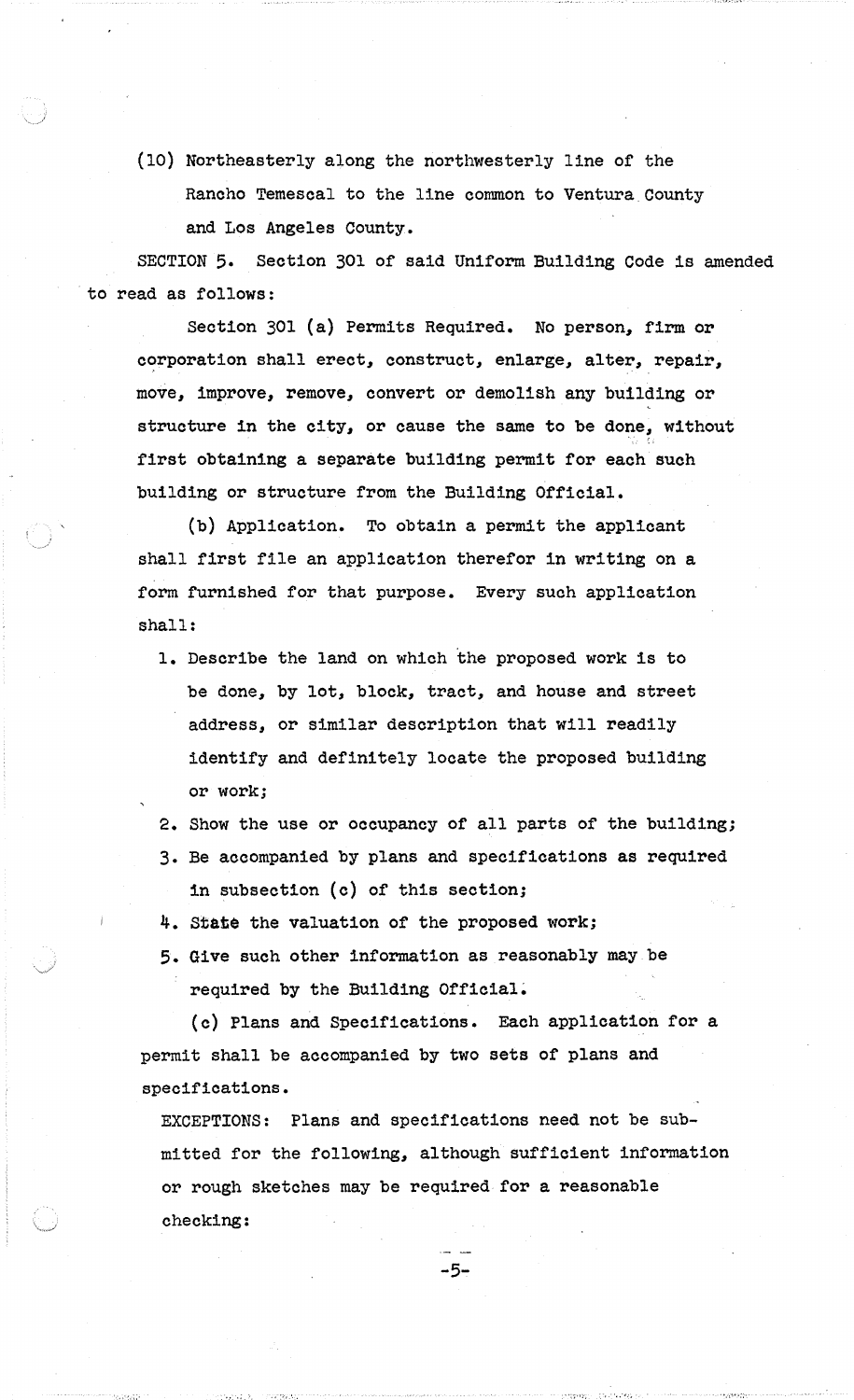1. One-story dwelling with a valuation of less than \$6,000.00 and containing 5 rooms or less.

2. Minor work when authorized by the inspector.

(d)· Information on Plans and Specifications. Plans and specifications shall be drawn to scale upon substantial paper or cloth and shall be of sufficient clarity to indicate the nature and extent of the work proposed and show in detail that it will conform to the provisions of this Code and all relevant laws, ordinances, rules and regulations. The first sheet of eaoh set of plans shall give the house and street address of the work and the name and address or the owner and person who prepared them. Plans shall include a plot plan showing the location of the proposed building and of every existing building on the property. In lieu of detailed specifications, the Building Official may approve references on the plans to a specific section or part of this Code or other ordinances or laws.

Computations, stress diagrams, and other data sufficient to show the correctness of the plans, shall be submitted when required by the Building Official.

SECTION 6. Section 302 (a) of said Uniform Building Code is amended to read as follows:

Section 302 (a) Issuance. The application, plans and specifications filed by an applicant for a permit shall be checked by the Building Official. Sueh plans may be reviewed enecked by the Building Official. Such plans may be revi-<br>county<br>by other departments of the stay to check compliance with the laws and ordinances under their jurisdiction. If the Building Official 1s satisfied that the work described in an application for permit and the plans filed therewith conform to the requirements of this Code and other pertinent laws and ordinances, he shall issue a permit therefor to the applicant.

-6-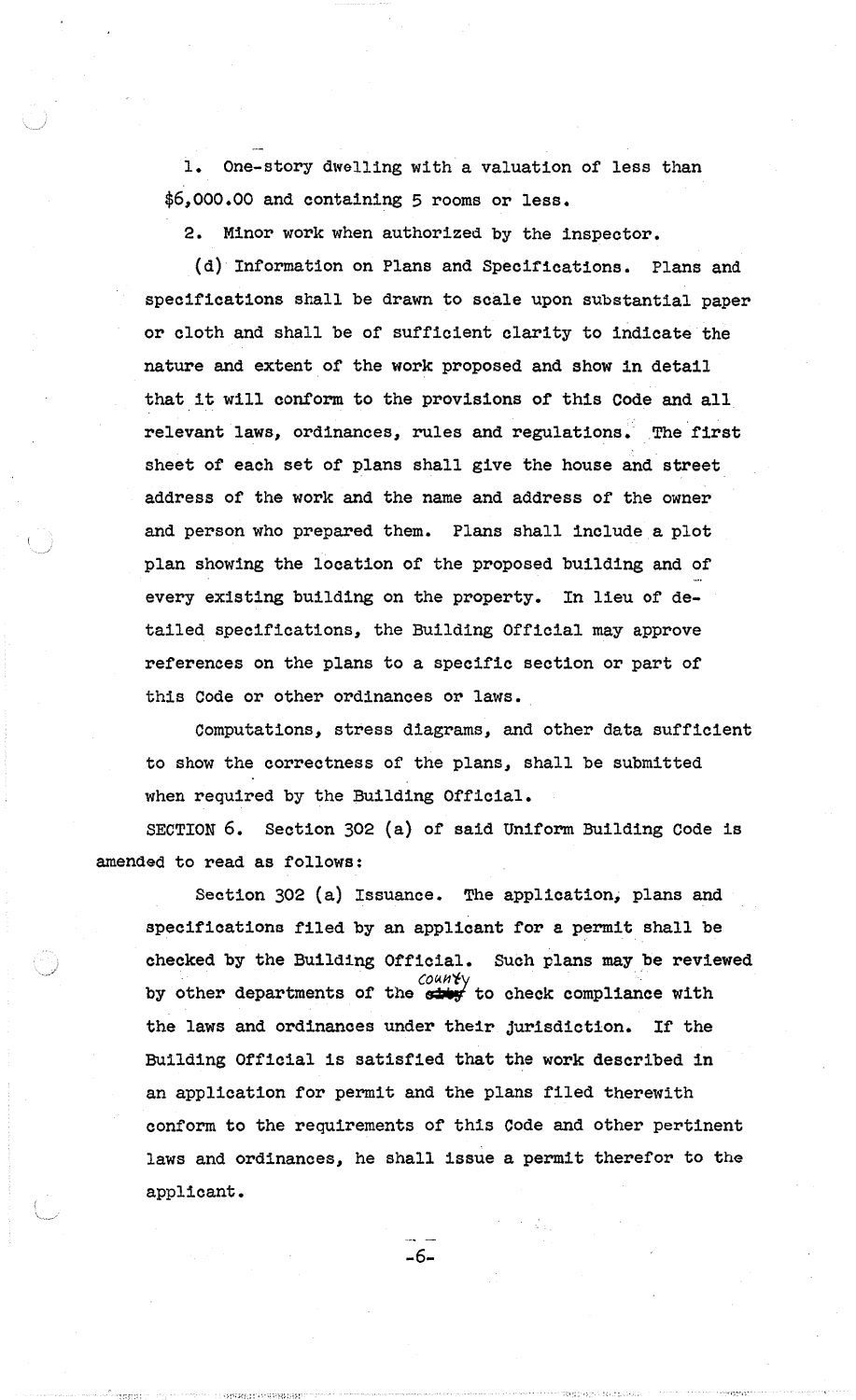When the Building Official issues the permit, he shall endorse in writing or stamp on both sets of plans and specifications "APPROVED". Such approved plans and specifications shall not be changed, modified or altered without authorization from the Building·Official, and all work shall be done in accordanoe with the approved plans.

Where an industry, processing plant, or other commer-~\_:- • ."c,-~••: cial enterprise has wastes, sewage or other effluent that is-disposed of in or on the ground in other than a recognized sewage treatment plant, then the plans must be approved for such disposal by the county Health Officer prior to the issuance of any building permit.

SECTION 7. Section 303 (a) of said Uniform Building Code is amended to read as follows:

Section 303 (a) Building Permit Fees. Any persons desiring a building permit shall, at the time of filing an application therefor, as provided in Section 301 of this Code, pay to the building official a fee as required in this section:

\$1.00 for a total valuation of \$100.00 or more.

In addition to this permit fee, the applicant shall pay the following Inspection and Service fees:

 $$2.00$  for a total valuation from  $$100.00$  to  $$1000.00$ , and an additional \$2.00 fee for each additional \$1000.00 or fraction thereof up to \$15,000.00.

 $$1.00$  for each additional  $$1000.00$  or fraction thereof between \$15,000.00 and \$50,000.00.

50¢ for each additional \$1000.00 or fraction thereof over \$50,000.00.

A permit shall be issued without fee and no inspection shall be required, and the provisions of this ordinance shall not apply to the construction of any building or structure by or for any city, county, state or federal government or agency.

Whenever any work for which a permit is required under

*,..-:\_..r>.>::*

-7-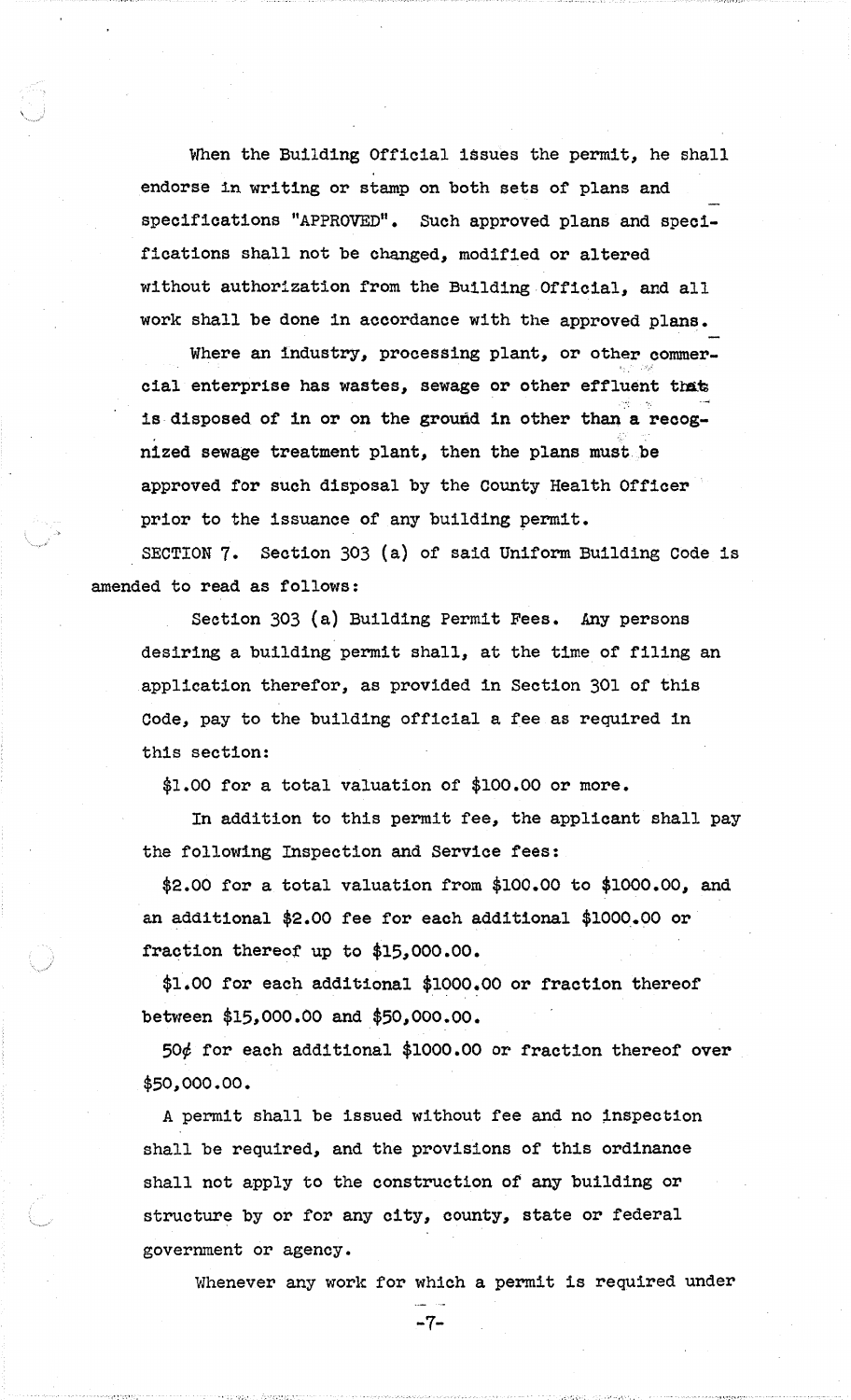the provisions or this ordinance has been commenced without the authorization of such permit, a special investigation shall be made before a permit may be issued for such work. In addition to the permit fee, an investigation fee of \$10.00 shall be collected.

The payment of the investigation fee shall not exempt any person from compliance with the provisions of the Code nor from any penalty prescribed by law.

SECTION  $8.$  Section  $304$  (a) of said Uniform Building Code is amended to read as follows:

Section 304 (a) Inspections Required. The BUilding  $\circ$  . Official shall inspect or cause to be inspected at various intervals during the erection, construction, enlarging, alteration, repairing, moving, demolition, conversion, occupancy and underpinning all buildings or structures referred to 1n this Code and located in the county, and a final inspection shall be made of such buildings or structures hereafter erected prior to the issuance of the Certificate of Occupancy as required in Section 306.

No bUilding construction, alteration, repair or demolition requiring a building permit shall be commenced .until the permit holder or his agent shall have posted the building permit oard in a conspicuous place on the front premises and in such position as to permit the Building Official to conveniently make the required entries-thereon respecting inspection of the work. This permit card shall be maintained in such position by the permit holder until the Certificate of Occupancy has been issued by the Building Official.

SECTION 9. Section 401 (h) of said Uniform Building Code is amended to read as follows:

Section 401 (h) Height of Building 1s the vertical distance from the "Grade" to the highest point of the coping of a flat roof or to the deck line of a mansard

-8-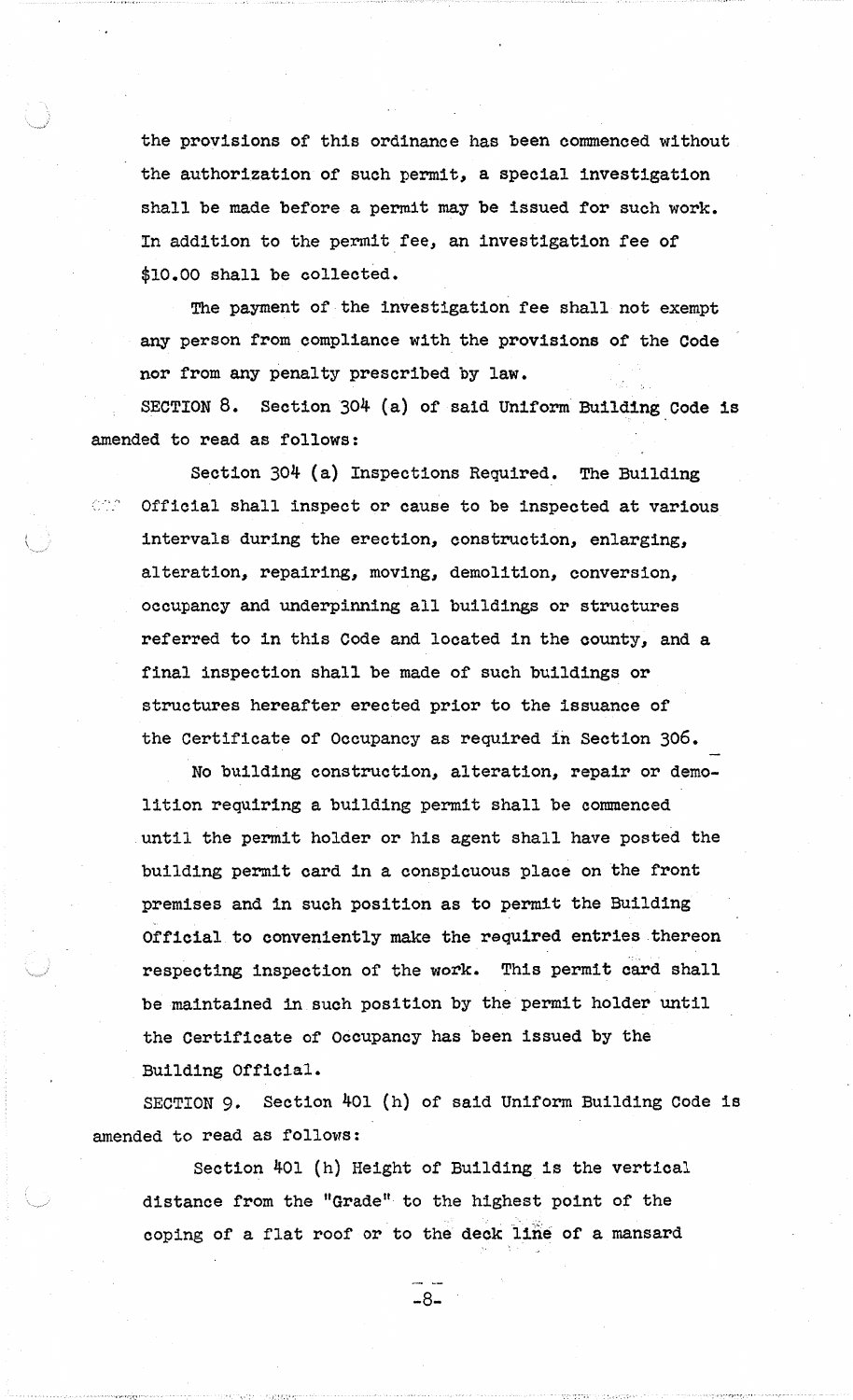roof or to the average height of the highest gable of a pitch or hip roof.

Hotel is any building containing six or more rooms intended or designed to be used, or which are used, rented or hired out to be occupied, or which are occupied for sleeping purposes by guests.

House Court or Residence Court is any two or more apartments or separate bUildings on same or contiguous land under one legal management to be or being rented or leased as living quarters for two or more families. SECTION 10. Section 1402 of said Uniform Building Code is amended to read as follows:

Section 1402. BUildings or parts of buildings classed in Group I because of the use or character of the occupancy shall not exceed, in area or height, the limits specified in Sections 505, *506,* and 507.

California type, one-story dwellings, which are not more than nine hundred (900) square feet in area, may be constructed with conorete pier foundation and exterior walls of vertical board at least three-quarters  $(3/4)$  of an inch in thickness or equivalent, full height of wall; such buildings shall comply with Chapter 23 of the Uniform BUilding Code.

SECTION 11. Section 1405 (c) of said Uniform Building Code is amended to read as follows:

Section 1405 (c) Sanitation. Sanitation facilities shall be provided as required by the local health authorities.

There shall be no opening from a room in which a water closet is located into a room in which food 1s prepared or stored.

Light, ventilation, and sanitation shall be provided as specified by any state laws intended to regulate such light, ventilation, and sanitation.

 $...$   $...$ 

-9-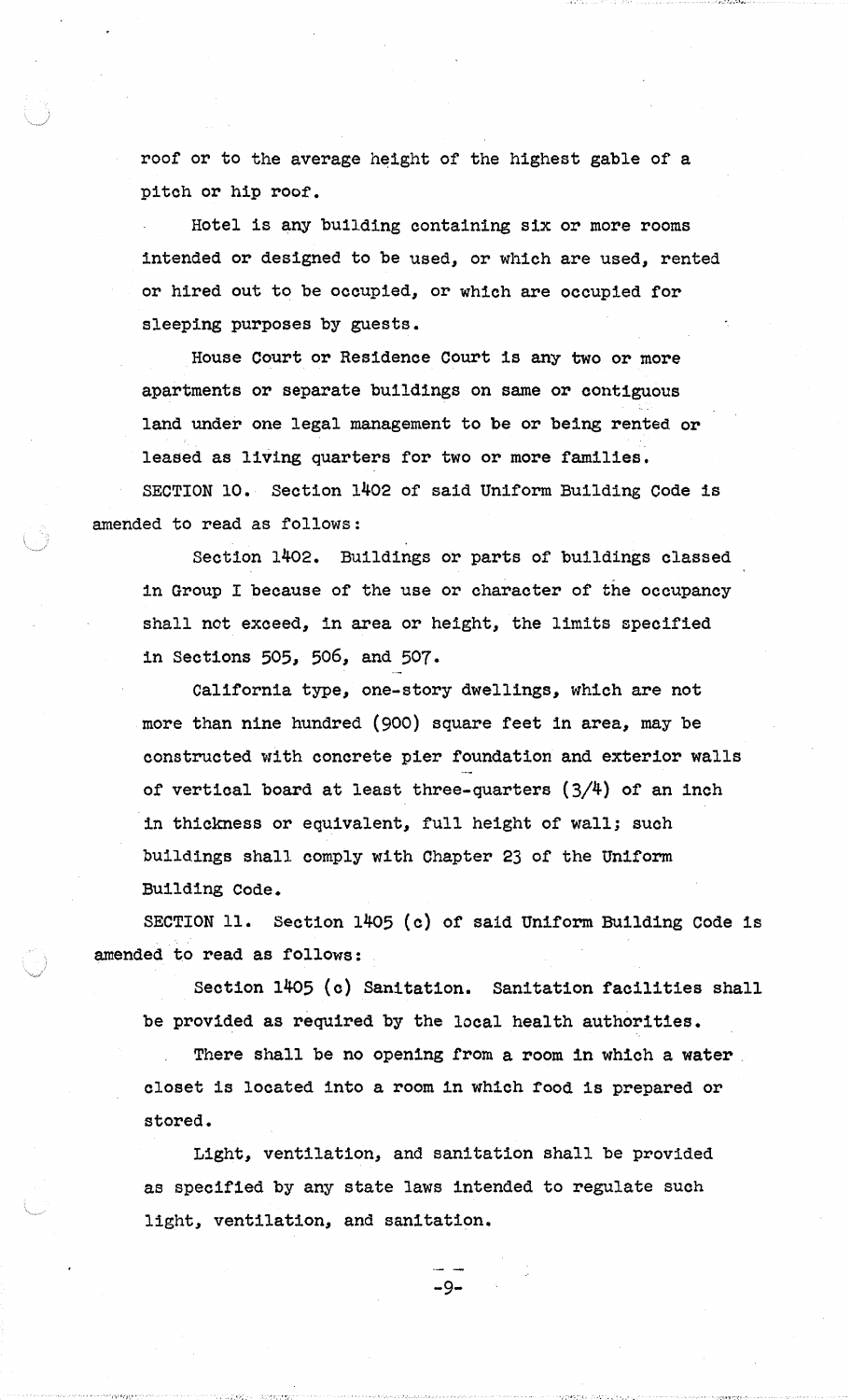Every dwelling shall be provided with a water closet for each family living in such dwelling, provided, however, that other approved types of toilets may be substituted for water closets in areas where there is not sufficient running water available for the use of a sewage system, or where a water closet may contaminate any domestic water supply, in the judgment of the County Health Officer. SECTION 12. Section 1410 is added to Chapter 14'of said Uniform Building Code, and shall read as follows:

Section 1410. House courts or residence courts as defined in this ordinance must comply With all provisions of this code and those prescribed by the California Health and Safety Code for motels, auto courts and resorts, and where the provisions of this ordinance are not clear, or do not specify requirements, then the said Health and Safety Code shall apply in all of its provisions.

SECTION 13. If any section, sub-section, sentence, clause or phrase of this ordinance is, for any reason, held to be unconstitutional, such decision shall not affeot the validity of the remaining portions of this ordinance, nor its application to other persons or circumstances. The Board of SuperVisors hereby declares that it would have passed this ordinance, and each section, subsection, clause or phrase thereof, irrespective of the fact that anyone or more sections, subsections, sentences, clauses and phrases be declared unconstitutional.

SECTION 14. PENALTIES FOR VIOLATION. Any person, firm or corporation violating any of the provisions of this ordinance shall be deemed guilty of a misdemeanor, and upon conviction thereof shall be punishable by fine of not more than Five Hundred Dollars  $(*500.00)$ , or by imprisonment in the County Jail for a period of not more than six months, or by both such fine and imprisonment. Each such person, firm or corporation shall be deemed guilty of a separate offense for

-10-

, '.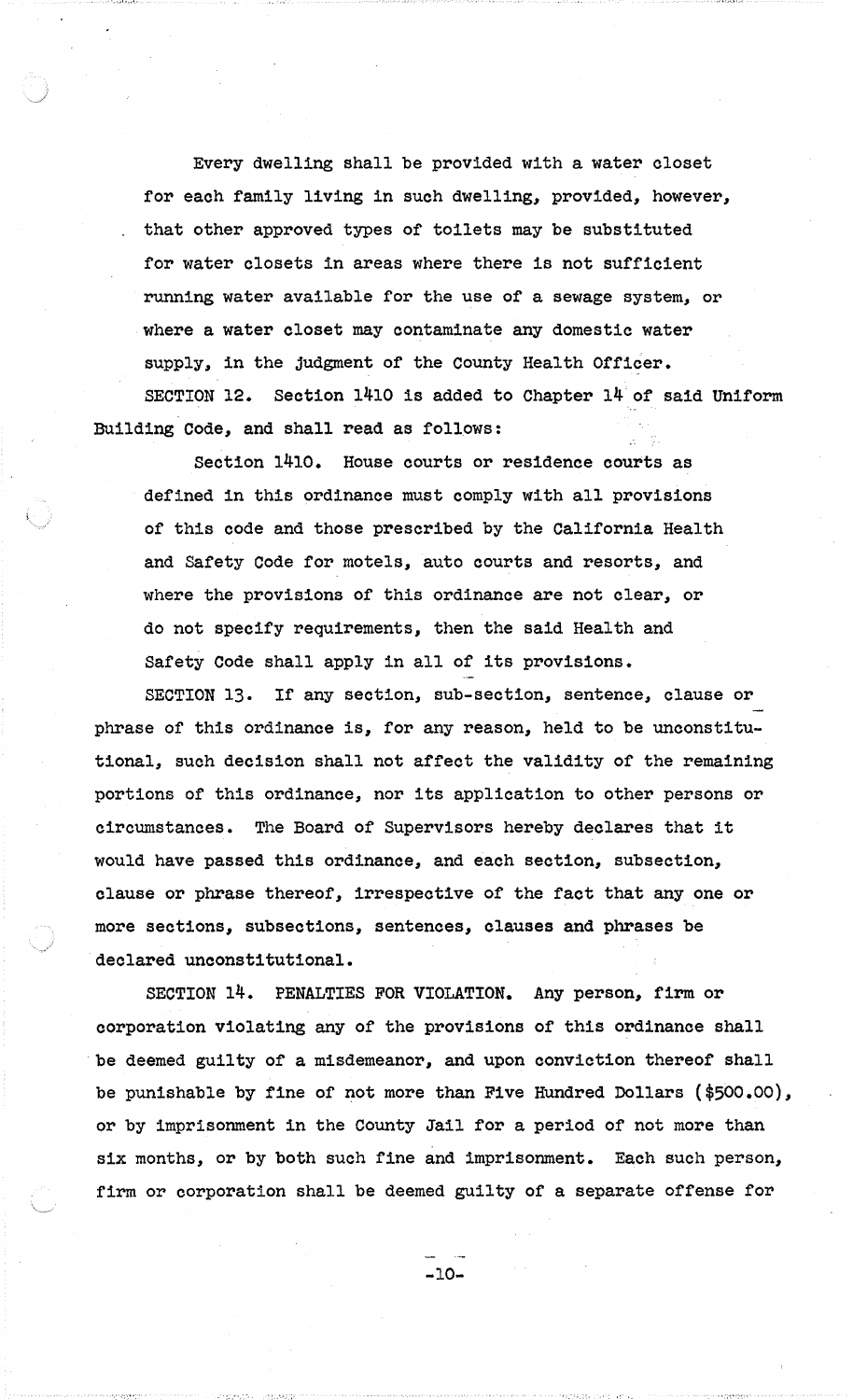eaoh day, or portion thereof, during whioh any violation of any of the provisions of this ordinanoe is committed, continued or permitted by such person, firm or corporation, and shall be punishable therefor as herein provided.

SECTION 15. Ordinances 411 and 423 and all other ordinances or parts of ordinances in conflict herewith are hereby repealed.

SECTION 16. This ordinance shall take effect thirty days after the date of its adoption, and prior to theexpiration of fifteen days<br>from the passage hereof shall be published once in the  $\frac{Q}{Q}$ as herein provided.<br>
SECTION 15. Ordinances 411 and 423 and all other ordinances<br>
or parts of ordinances in conflict herewith are hereby repealed.<br>
SECTION 16. This ordinance shall take effect thirty days after<br>
the date o  $\overline{\mathscr{L}}$ , a newspaper printed and published in the County of Ventura, State of California, together with the names of the members of the Board of Supervisors voting for and against the same.

1951. PASSED, APPROVED AND ADOPTED this  $20$ tth day of *Fellwam* ( /  $\overline{\mathcal{C}}$ 

 $7:2:11$  $\sqrt{1 + i\mathcal{O}_n}$  Prince Chairman of the Board of Supervisors of the County of Ventura, State of California

ATTEST:

L. E. HALLOWELL, County Clerk and ex-officio Clerk of the Board of Supervisors of the County of Ventura, State of California. BUSSE OF ORTHORNER.

 $~\rm$  (STATE OF CALIFORNIA  $\rm \left\{ \right.}_{\rm SS}$  , County of Ventura

I, L. E. HALLOWELL, County Clerk and ex-orricio Clerk' of the Board of SuperVisors of the County of Ventura, state of California, do hereby certify that the foregoing is a full, true and correct copy of Ordinance No.  $\frac{\sqrt{60}}{100}$ , passed and adopted by said Board of<br>Supervisors on the *foth*, day of *fullumum*, 1950, and that upon the passage of said ordinance the vote was as follows:

-11-

 $\mathbb{C}(\mathbb{Z}_2^* \mathbb{Z}_2)$  .  $\mathbb{Z}_2^* \mathbb{Z}_2^*$  . The second complete the second sequence of the sequence  $\mathbb{Z}_2$  ,  $\mathbb{Z}_2$  ,  $\mathbb{Z}_2$  ,  $\mathbb{Z}_2$  ,  $\mathbb{Z}_2$  ,  $\mathbb{Z}_2$  ,  $\mathbb{Z}_2$  ,  $\mathbb{Z}_2$  ,  $\mathbb{Z}_2$  ,  $\mathbb{Z$